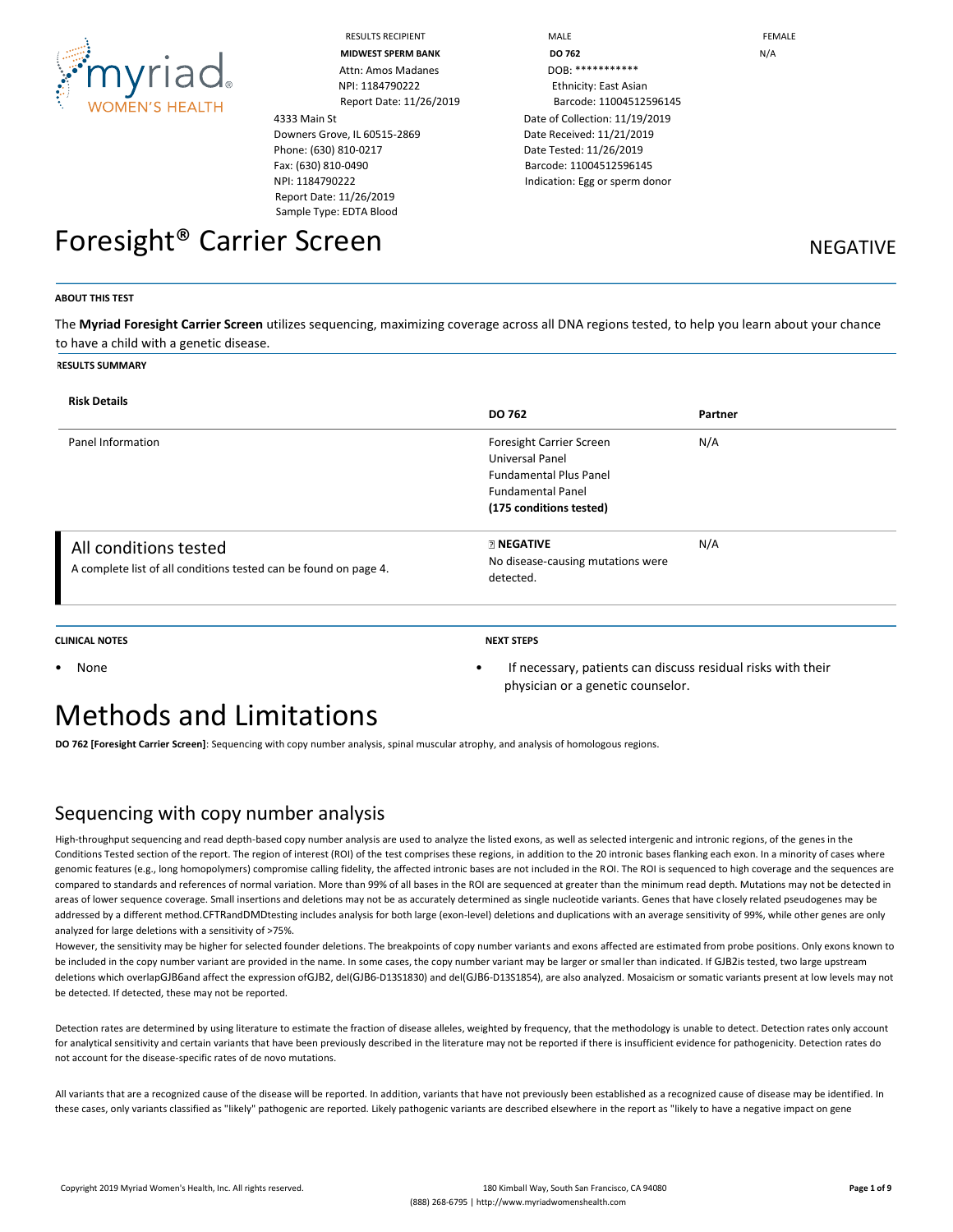

RESULTS RECIPIENT **MALE MALE EDUCATE MIDWEST SPERM BANK DO 762** N/A Report Date: 11/26/2019 Barcode: 11004512596145

function". Likely pathogenic variants are evaluated and classified by assessing the nature of the variant and reviewing reports of allele frequencies in cases and controls, functional studies, variant annotation and effect prediction, and segregation studies. Exon level duplications are assumed to be in tandem and are classified according to their predicted effect on the reading frame. Benign variants, variants of uncertain significance, and variants not directly associated with the intended disease phenotype are not reported. Curation summaries of reported variants are available upon request.

# Spinal muscular atrophy

Targeted copy number analysis is used to determine the copy number of exon 7 of theSMN1gene relative to other genes. Other mutations may interfere with this analysis. Some individuals with two copies ofSMN1are carriers with twoSMN1genes on one chromosome and aSMN1deletion on the other chromosome. This is more likely in individuals who have 2 copies of theSMN1gene and are positive for the g.27134T>G SNP, which affects the reported residual risk; Ashkenazi Jewish or Asian patients with this genotype have a high post-test likelihood of being carriers for SMA and are reported as carriers. The g.27134T>G SNP is only reported in individuals who have 2 copies ofSMN1.

# Analysis of homologous regions

A combination of high-throughput sequencing, read depth-based copy number analysis, and targeted genotyping is used to determine the number of functional gene copies and/or the presence of selected loss of function mutations in certain genes that have homology to other regions. The precise breakpoints of large deletions in these genes cannot be determined, but are estimated from copy number analysis. High numbers of pseudogene copies may interfere with this analysis.

IfCYP21A2is tested, patients who have one or more additional copies of theCYP21A2gene and a loss of function mutation may not actually be a carrier of 21-hydroxylasedeficient congenital adrenal hyperplasia (CAH). Because the true incidence of non-classic CAH is unknown, the residual carrier and reproductive risk numbers on the report are only based on published incidences for classic CAH. However, the published prevalence of non-classic CAH is highest in individuals of Ashkenazi Jewish, Hispanic, Italian, and Yugoslav descent. Therefore, the residual and reproductive risks are likely an underestimate of overall chances for 21-hydroxylase-deficient CAH, especially in the aforementioned populations, as they do not account for non-classic CAH. IfHBA1/HBA2are tested, some individuals with four alpha globin genes may be carriers, with three genes on one chromosome and a deletion on the other chromosome. This and similar, but rare, carrier states, where complementary changes exist in both the gene and a pseudogene, may not be detected by the assay.

## Limitations

In an unknown number of cases, nearby genetic variants may interfere with mutation detection. Other possible sources of diagnostic error include sample mix-up, trace contamination, bone marrow transplantation, blood transfusions and technical errors. This test is designed to detect and report germline alterations. While somatic variants present at low levels may be detected, these may not be reported. If more than one variant is detected in a gene, additional studies may be necessary to determine if those variants lie on the same chromosome or different chromosomes. The test does not fully address all inherited forms of intellectual disability, birth defects and genetic disease. A family history of any of these conditions may warrant additional evaluation. Furthermore, not all mutations will be identified in the genes analyzed and additional testing may be beneficial for some patients. For example, individuals of African, Southeast Asian, and Mediterranean ancestry are at increased risk for being carriers for hemoglobinopathies, which can be identified by CBC and hemoglobin electrophoresis or HPLC (ACOG Practice Bulletin No. 78. Obstet.Gynecol. 2007;109:229-37).

This test was developed and its performance characteristics determined by Myriad Women's Health, Inc. It has not been cleared or approved by the US Food and Drug Administration (FDA). The FDA does not require this test to go through premarket review. This test is used for clinical purposes. It should not be regarded as investigational or for research. This laboratory is certified under the Clinical Laboratory Improvement Amendments of 1988 (CLIA) as qualified to perform high-complexity clinical testing. These results are adjunctive to the ordering physician's evaluation. CLIA Number: **#05D1102604**.

## Resources

#### **GENOME CONNECT** | http://www.genomeconnect.org

Patients can share their reports via research registries such as Genome Connect, an online research registry working to build the knowledge base about genetics and health. Genome Connect provides patients, physicians, and researchers an opportunity to share genetic information to support the study of the impact of genetic variation on health conditions.

**SENIOR LABORATORY DIRECTOR** 

Salk

Jack Ji, PhD, FACMG Report content approved by Lulu Mao, PhD, DABMGG on Nov 26, 2019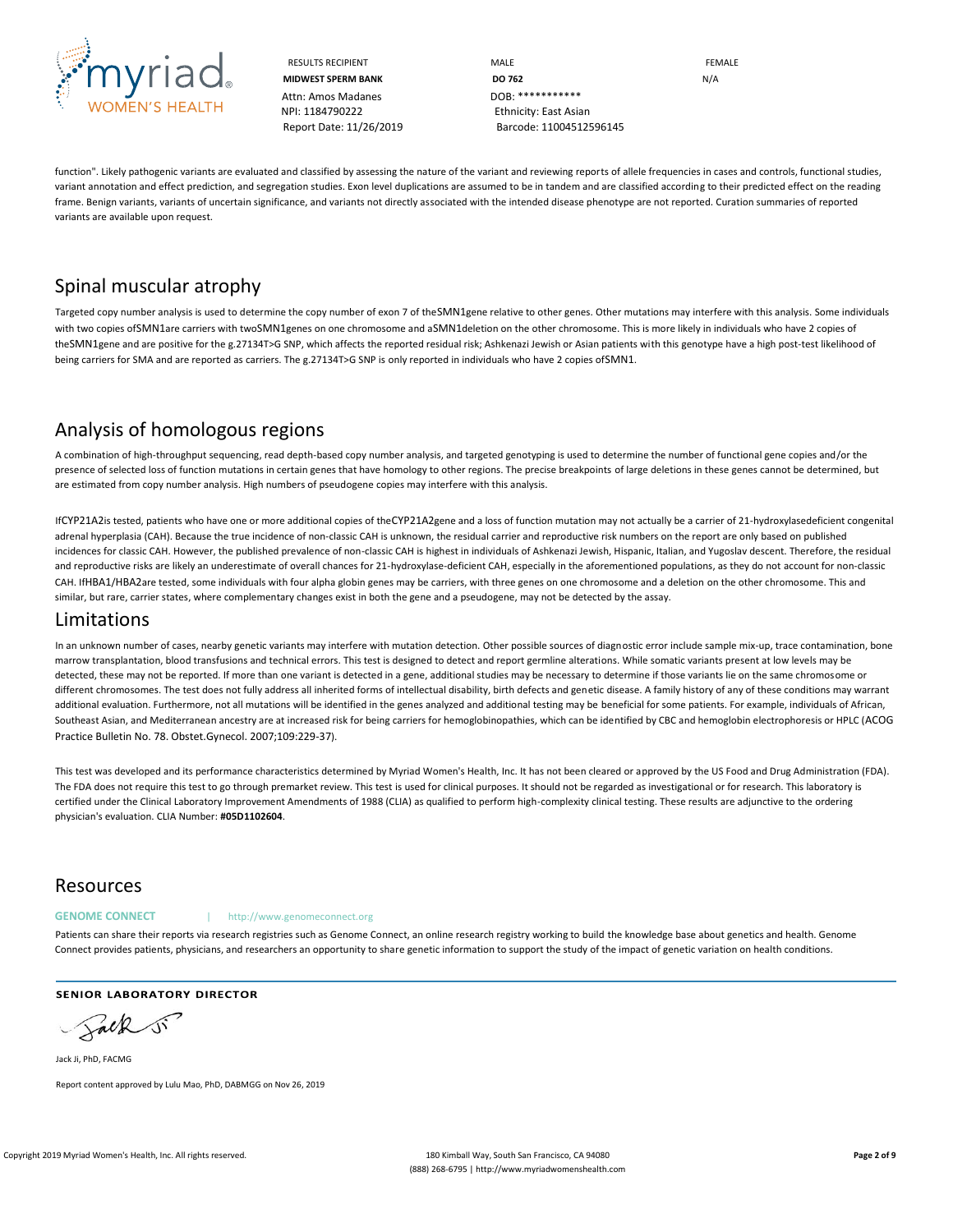

# Conditions Tested

**11-beta-hydroxylase-deficient Congenital Adrenal Hyperplasia** - **Gene:** CYP11B1. Autosomal Recessive. Sequencing with copy number analysis. **Exons:**

NM\_000497:1-9. **Detection Rate:** East Asian 94%.

**6-pyruvoyl-tetrahydropterin Synthase Deficiency** - **Gene:** PTS. Autosomal Recessive. Sequencing with copy number analysis. **Exons:** NM\_000317:1-6. **Detection Rate:** East Asian >99%.

**ABCC8-related Familial Hyperinsulinism** - **Gene:** ABCC8. Autosomal Recessive. Sequencing with copy number analysis. **Exons:** NM\_000352:1-39. **Detection Rate:** East Asian >99%.

**Adenosine Deaminase Deficiency** - **Gene:** ADA. Autosomal Recessive. Sequencing with copy number analysis. **Exons:** NM\_000022:1-12. **Detection Rate:** East Asian >99%.

**Alpha Thalassemia** - **Genes:** HBA1, HBA2. Autosomal Recessive. Analysis of homologous regions. **Variants (13):** -(alpha)20.5, --BRIT, --MEDI, --MEDII, --SEA, -THAI or --FIL, -alpha3.7, alpha4.2, HBA1+HBA2 deletion, Hb Constant Spring, anti3.7, anti4.2, del HS-40. **Detection Rate:** East Asian 90%.

**Alpha-mannosidosis** - **Gene:** MAN2B1. Autosomal Recessive. Sequencing with copy number analysis. **Exons:** NM\_000528:1-23. **Detection Rate:** East Asian >99%. **Alphasarcoglycanopathy** - **Gene:** SGCA. Autosomal Recessive. Sequencing with copy number

analysis. **Exons:** NM\_000023:1-9. **Detection Rate:** East Asian >99%. **Alstrom Syndrome** - **Gene:** ALMS1. Autosomal Recessive. Sequencing with copy number analysis. **Exons:**  NM\_015120:1-23. **Detection Rate:** East Asian >99%.

**AMT-related Glycine Encephalopathy** - **Gene:** AMT. Autosomal Recessive. Sequencing with copy number analysis. **Exons:** NM\_000481:1-9. **Detection Rate:** East Asian >99%.

**Andermann Syndrome** - **Gene:** SLC12A6. Autosomal Recessive. Sequencing with copy number analysis. **Exons:** NM\_133647:1-25. **Detection Rate:** East Asian >99%. **Argininemia** - **Gene:** ARG1. Autosomal Recessive. Sequencing with copy number analysis. **Exons:**  NM\_000045:1-8. **Detection Rate:** East Asian 97%. **Argininosuccinic Aciduria** - **Gene:** ASL. Autosomal Recessive. Sequencing with copy number analysis. **Exons:** NM\_001024943:1-16. **Detection Rate:** East Asian >99%. **Aspartylglucosaminuria** - **Gene:** AGA. Autosomal Recessive. Sequencing with copy number analysis. **Exons:** NM\_000027:1-9. **Detection Rate:**  East Asian >99%. **Ataxia with Vitamin E Deficiency** - **Gene:** TTPA. Autosomal Recessive. Sequencing with copy number analysis. **Exons:** NM\_000370:1-5. **Detection Rate:** East Asian >99%.

**Ataxia-telangiectasia** - **Gene:** ATM. Autosomal Recessive. Sequencing with copy number analysis. **Exons:** NM\_000051:2-63. **Detection Rate:** East Asian >99%. **ATP7A-related Disorders** - **Gene:** ATP7A. X-linked Recessive. Sequencing with copy number analysis. **Exons:**  NM\_000052:2-23. **Detection Rate:** East Asian 92%.

**Autoimmune Polyglandular Syndrome Type 1** - **Gene:** AIRE. Autosomal Recessive. Sequencing with copy number analysis. **Exons:** NM\_000383:1-14. **Detection Rate:** East Asian >99%.

**Autosomal Recessive Osteopetrosis Type 1** - **Gene:** TCIRG1. Autosomal Recessive. Sequencing with copy number analysis. **Exons:** NM\_006019:2-20. **Detection Rate:** East Asian >99%.

**Autosomal Recessive Polycystic Kidney Disease, PKHD1-related** - **Gene:** PKHD1. Autosomal Recessive. Sequencing with copy number analysis. **Exons:** NM\_138694:2-67. **Detection Rate:** East Asian >99%.

**Autosomal Recessive Spastic Ataxia of Charlevoix-Saguenay** - **Gene:** SACS. Autosomal Recessive. Sequencing with copy number analysis. **Exons:** NM\_014363:2-10. **Detection Rate:** East Asian 99%.

**Bardet-Biedl Syndrome, BBS1-related** - **Gene:** BBS1. Autosomal Recessive. Sequencing with copy number analysis. **Exons:** NM\_024649:1-17. **Detection Rate:** East Asian >99%.

**Bardet-Biedl Syndrome, BBS10-related** - **Gene:** BBS10. Autosomal Recessive. Sequencing with copy number analysis. **Exons:** NM\_024685:1-2. **Detection Rate:** East Asian >99%.

**Bardet-Biedl Syndrome, BBS12-related** - **Gene:** BBS12. Autosomal Recessive. Sequencing with copy number analysis. **Exon:** NM\_152618:2. **Detection Rate:** East Asian >99%.

**Bardet-Biedl Syndrome, BBS2-related** - **Gene:** BBS2. Autosomal Recessive.

RESULTS RECIPIENT **MALE MALE EXAMPLE MIDWEST SPERM BANK DO 762** N/A Report Date: 11/26/2019 Barcode: 11004512596145

> Sequencing with copy number analysis. **Exons:** NM\_031885:1-17. **Detection Rate:** East Asian >99%.

**BCS1L-related Disorders** - **Gene:** BCS1L. Autosomal Recessive. Sequencing with copy

number analysis. **Exons:** NM\_004328:3-9. **Detection Rate:** East Asian >99%. **Betasarcoglycanopathy** - **Gene:** SGCB. Autosomal Recessive. Sequencing with copy number analysis. **Exons:** NM\_000232:1-6. **Detection Rate:** East Asian >99%. **Biotinidase Deficiency**  - **Gene:** BTD. Autosomal Recessive. Sequencing with copy number analysis. **Exons:**  NM\_000060:1-4. **Detection Rate:** East Asian >99%. **Bloom Syndrome** - **Gene:** BLM. Autosomal Recessive. Sequencing with copy number analysis. **Exons:** NM\_000057:2-22. **Detection Rate:** East Asian >99%. **Calpainopathy** - **Gene:** CAPN3. Autosomal Recessive. Sequencing with copy number analysis. **Exons:** NM\_000070:1-24. **Detection Rate:** East Asian >99%. **Canavan Disease** - **Gene:** ASPA. Autosomal Recessive. Sequencing with copy number analysis. **Exons:** NM\_000049:1-6. **Detection Rate:** East Asian 98%. **Carbamoylphosphate Synthetase I Deficiency** - **Gene:** CPS1. Autosomal Recessive. Sequencing with copy number analysis. **Exons:** NM\_001875:1-38. **Detection Rate:** East Asian >99%.

**Carnitine Palmitoyltransferase IA Deficiency** - **Gene:** CPT1A. Autosomal Recessive. Sequencing with copy number analysis. **Exons:** NM\_001876:2-19. **Detection Rate:** East Asian >99%.

**Carnitine Palmitoyltransferase II Deficiency** - **Gene:** CPT2. Autosomal Recessive. Sequencing with copy number analysis. **Exons:** NM\_000098:1-5. **Detection Rate:** East Asian >99%.

**Cartilage-hair Hypoplasia** - **Gene:** RMRP. Autosomal Recessive. Sequencing with copy number analysis. **Exon:** NR\_003051:1. **Detection Rate:** East Asian >99%. **Cerebrotendinous Xanthomatosis** - **Gene:** CYP27A1. Autosomal Recessive.

Sequencing with copy number analysis. **Exons:** NM\_000784:1-9. **Detection Rate:** East Asian >99%.

**Citrullinemia Type 1** - **Gene:** ASS1. Autosomal Recessive. Sequencing with copy number analysis. **Exons:** NM\_000050:3-16. **Detection Rate:** East Asian 86%. **CLN3-related Neuronal Ceroid Lipofuscinosis** - **Gene:** CLN3. Autosomal Recessive. Sequencing with copy number analysis. **Exons:** NM\_001042432:2-16. **Detection Rate:** East Asian >99%.

**CLN5-related Neuronal Ceroid Lipofuscinosis** - **Gene:** CLN5. Autosomal Recessive. Sequencing with copy number analysis. **Exons:** NM\_006493:1-4. **Detection Rate:** East Asian >99%.

**CLN6-related Neuronal Ceroid Lipofuscinosis** - **Gene:** CLN6. Autosomal Recessive. Sequencing with copy number analysis. **Exons:** NM\_017882:1-7. **Detection Rate:** East Asian >99%.

**CLN8-related Neuronal Ceroid Lipofuscinosis** - **Gene:** CLN8. Autosomal Recessive. Sequencing with copy number analysis. **Exons:** NM\_018941:2-3. **Detection Rate:** East Asian >99%.

**Cohen Syndrome** - **Gene:** VPS13B. Autosomal Recessive. Sequencing with copy number analysis. **Exons:** NM\_017890:2-62. **Detection Rate:** East Asian 97%.

**COL4A3-related Alport Syndrome** - **Gene:** COL4A3. Autosomal Recessive. Sequencing with copy number analysis. **Exons:** NM\_000091:1-52. **Detection Rate:** East Asian 97%.

**COL4A4-related Alport Syndrome** - **Gene:** COL4A4. Autosomal Recessive. Sequencing with copy number analysis. **Exons:** NM\_000092:2-48. **Detection Rate:** East Asian 98%.

**Combined Pituitary Hormone Deficiency, PROP1-related** - **Gene:** PROP1. Autosomal Recessive. Sequencing with copy number analysis. **Exons:** NM\_006261:1-3. **Detection Rate:** East Asian >99%.

**Congenital Adrenal Hyperplasia, CYP21A2-related** - **Gene:** CYP21A2. Autosomal Recessive. Analysis of homologous regions. **Variants (13):** CYP21A2 deletion, CYP21A2 duplication, CYP21A2 triplication, G111Vfs\*21, I173N, L308Ffs\*6, P31L, Q319\*, Q319\*+CYP21A2dup, R357W, V281L, [I237N;V238E;M240K], c.293-13C>G. **Detection Rate:** East Asian 88%.

**Congenital Disorder of Glycosylation Type Ia** - **Gene:** PMM2. Autosomal Recessive. Sequencing with copy number analysis. **Exons:** NM\_000303:1-8. **Detection Rate:** East Asian >99%.

**Congenital Disorder of Glycosylation Type Ic** - **Gene:** ALG6. Autosomal Recessive. Sequencing with copy number analysis. **Exons:** NM\_013339:2-15. **Detection Rate:** East Asian >99%.

Copyright 2019 Myriad Women's Health, Inc. All rights reserved. 180 Kimball Way, South San Francisco, CA 94080 **Page 3 of 9** (888) 268-6795 | http://www.myriadwomenshealth.com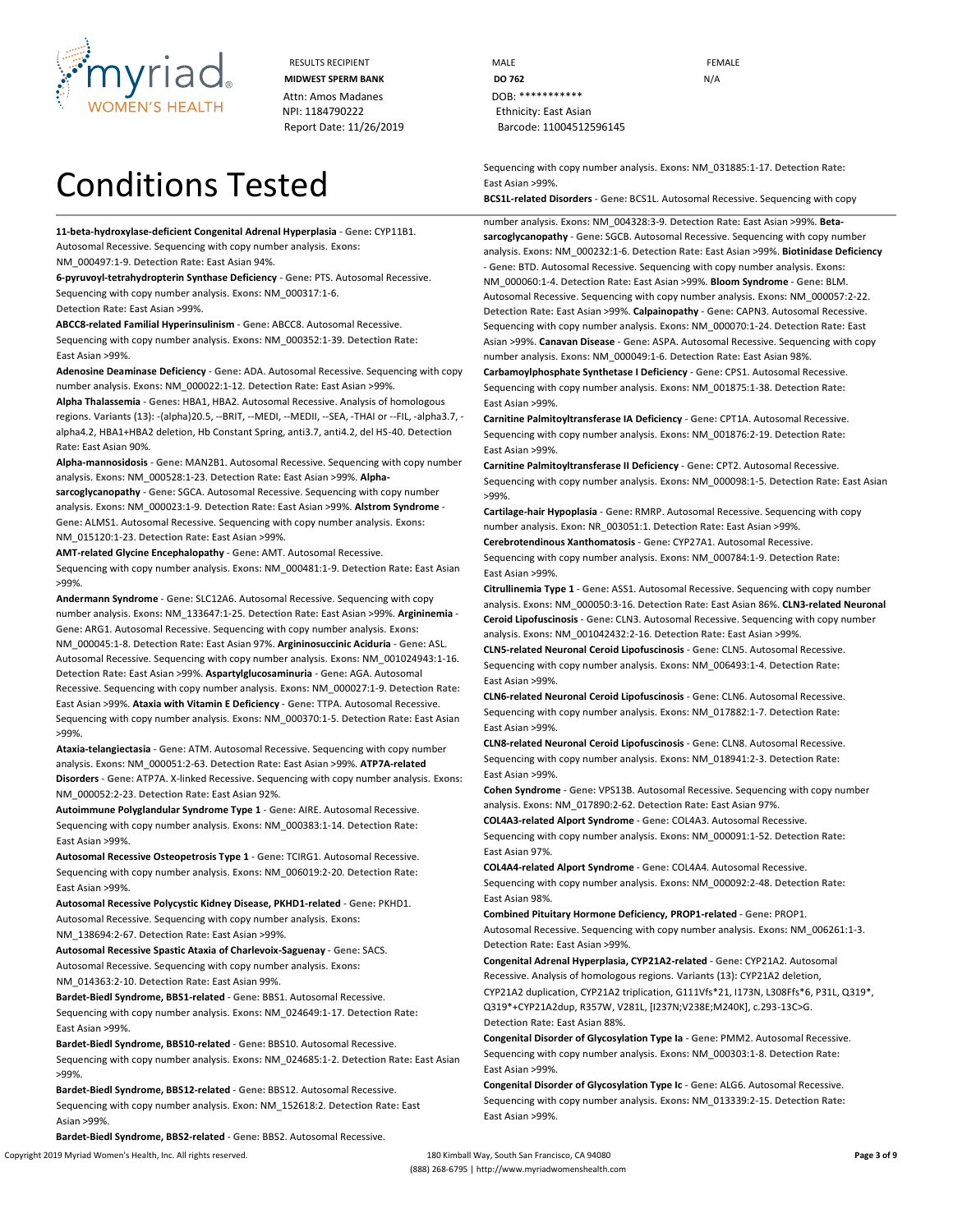

RESULTS RECIPIENT **MALE MALE EXAMPLE** Attn: Amos Madanes DOB: \*\*\*\*\*\*\*\*\*\*\*\* NPI: 1184790222 Ethnicity: East Asian Report Date: 11/26/2019 Barcode: 11004512596145

**Congenital Disorder of Glycosylation, MPI-related** - **Gene:** MPI. Autosomal Recessive. Sequencing with copy number analysis. **Exons:** NM\_002435:1-8. **Detection Rate:** East Asian >99%.

**Costeff Optic Atrophy Syndrome** - **Gene:** OPA3. Autosomal Recessive. Sequencing with copy number analysis. **Exons:** NM\_025136:1-2. **Detection Rate:** East Asian >99%.

**Cystic Fibrosis** - **Gene:** CFTR. Autosomal Recessive. Sequencing with copy number analysis. **Exons:** NM\_000492:1-27. IVS8-5T allele analysis is only reported in the presence of the R117H mutation. **Detection Rate:** East Asian >99%. **Cystinosis** - **Gene:** CTNS. Autosomal Recessive. Sequencing with copy number analysis. **Exons:** NM\_004937:3-12. **Detection Rate:** East Asian >99%.

**D-bifunctional Protein Deficiency** - **Gene:** HSD17B4. Autosomal Recessive.

Sequencing with copy number analysis. **Exons:** NM\_000414:1-24. **Detection Rate:** East Asian 98%.

**Delta-sarcoglycanopathy** - **Gene:** SGCD. Autosomal Recessive. Sequencing with copy number analysis. **Exons:** NM\_000337:2-9. **Detection Rate:** East Asian 99%.

**Dihydrolipoamide Dehydrogenase Deficiency** - **Gene:** DLD. Autosomal Recessive. Sequencing with copy number analysis. **Exons:** NM\_000108:1-14. **Detection Rate:** East Asian >99%.

**Dysferlinopathy** - **Gene:** DYSF. Autosomal Recessive. Sequencing with copy number analysis. **Exons:** NM\_003494:1-55. **Detection Rate:** East Asian 98%.

**Dystrophinopathy (Including Duchenne/Becker Muscular Dystrophy)** - **Gene:**

DMD. X-linked Recessive. Sequencing with copy number analysis. **Exons:** NM\_004006:1-79. **Detection Rate:** East Asian >99%.

**ERCC6-related Disorders** - **Gene:** ERCC6. Autosomal Recessive. Sequencing with copy number analysis. **Exons:** NM\_000124:2-21. **Detection Rate:** East Asian 99%. **ERCC8-related Disorders** - **Gene:** ERCC8. Autosomal Recessive. Sequencing with copy number analysis. **Exons:** NM\_000082:1-12. **Detection Rate:** East Asian 95%.

**EVC-related Ellis-van Creveld Syndrome** - **Gene:** EVC. Autosomal Recessive.

Sequencing with copy number analysis. **Exons:** NM\_153717:1-21. **Detection Rate:** East Asian 96%.

**EVC2-related Ellis-van Creveld Syndrome** - **Gene:** EVC2. Autosomal Recessive. Sequencing with copy number analysis. **Exons:** NM\_147127:1-22. **Detection Rate:** East Asian >99%.

**Fabry Disease** - **Gene:** GLA. X-linked Recessive. Sequencing with copy number analysis. **Exons:** NM\_000169:1-7. **Detection Rate:** East Asian 98%. **Familial Dysautonomia** - **Gene:**  IKBKAP. Autosomal Recessive. Sequencing with copy number analysis. **Exons:**  NM\_003640:2-37. **Detection Rate:** East Asian >99%. **Familial Mediterranean Fever** - **Gene:**  MEFV. Autosomal Recessive. Sequencing with copy number analysis. **Exons:** NM\_000243:1- 10. **Detection Rate:** East Asian >99%.

**Fanconi Anemia Complementation Group A** - **Gene:** FANCA. Autosomal Recessive. Sequencing with copy number analysis. **Exons:** NM\_000135:1-43. **Detection Rate:** East Asian 92%.

**Fanconi Anemia, FANCC-related** - **Gene:** FANCC. Autosomal Recessive. Sequencing with copy number analysis. **Exons:** NM\_000136:2-15. **Detection Rate:** East Asian >99%.

**FKRP-related Disorders** - **Gene:** FKRP. Autosomal Recessive. Sequencing with copy number analysis. **Exon:** NM\_024301:4. **Detection Rate:** East Asian >99%. **FKTN-related Disorders** - **Gene:** FKTN. Autosomal Recessive. Sequencing with copy number analysis. **Exons:**  NM\_001079802:3-11. **Detection Rate:** East Asian 10%.

**Galactokinase Deficiency** - **Gene:** GALK1. Autosomal Recessive. Sequencing with copy number analysis. **Exons:** NM\_000154:1-8. **Detection Rate:** East Asian >99%. **Galactosemia** - **Gene:** GALT. Autosomal Recessive. Sequencing with copy number analysis. **Exons:**  NM\_000155:1-11. **Detection Rate:** East Asian >99%. **Gamma-sarcoglycanopathy** - **Gene:**  SGCG. Autosomal Recessive. Sequencing with copy number analysis. **Exons:** NM\_000231:2-8. **Detection Rate:** East Asian 88%. **Gaucher Disease** - **Gene:** GBA. Autosomal Recessive. Analysis of homologous regions. **Variants (10):** D409V, D448H, IVS2+1G>A, L444P, N370S, R463C, R463H, R496H, V394L, p.L29Afs\*18. **Detection Rate:** East Asian 60%. **GJB2-related DFNB1 Nonsyndromic Hearing Loss and Deafness** - **Gene:** GJB2.

Autosomal Recessive. Sequencing with copy number analysis. **Exons:**

NM\_004004:1-2. **Detection Rate:** East Asian >99%.

**GLB1-related Disorders** - **Gene:** GLB1. Autosomal Recessive. Sequencing with copy number analysis. **Exons:** NM\_000404:1-16. **Detection Rate:** East Asian >99%.

**GLDC-related Glycine Encephalopathy** - **Gene:** GLDC. Autosomal Recessive.

Sequencing with copy number analysis. **Exons:** NM\_000170:1-25. **Detection Rate:**

**MIDWEST SPERM BANK DO 762** N/A

East Asian 94%.

**Glutaric Acidemia, GCDH-related** - **Gene:** GCDH. Autosomal Recessive. Sequencing with copy number analysis. **Exons:** NM\_000159:2-12. **Detection Rate:** East Asian >99%.

**Glycogen Storage Disease Type Ia** - **Gene:** G6PC. Autosomal Recessive. Sequencing with copy number analysis. **Exons:** NM\_000151:1-5. **Detection Rate:** East Asian >99%.

**Glycogen Storage Disease Type Ib** - **Gene:** SLC37A4. Autosomal Recessive. Sequencing with copy number analysis. **Exons:** NM\_001164277:3-11. **Detection Rate:** East Asian >99%. **Glycogen Storage Disease Type III** - **Gene:** AGL. Autosomal Recessive. Sequencing with copy

number analysis. **Exons:** NM\_000642:2-34. **Detection Rate:** East Asian >99%.

**GNE Myopathy** - **Gene:** GNE. Autosomal Recessive. Sequencing with copy number analysis. **Exons:** NM\_001128227:1-12. **Detection Rate:** East Asian >99%. **GNPTAB-related Disorders** - **Gene:** GNPTAB. Autosomal Recessive. Sequencing with copy number analysis. **Exons:**  NM\_024312:1-21. **Detection Rate:** East Asian 98%.

**HADHA-related Disorders** - **Gene:** HADHA. Autosomal Recessive. Sequencing with copy number analysis. **Exons:** NM\_000182:1-20. **Detection Rate:** East Asian >99%. **Hb Beta Chainrelated Hemoglobinopathy (Including Beta Thalassemia and Sickle Cell Disease)** - **Gene:**  HBB. Autosomal Recessive. Sequencing with copy number analysis. **Exons:** NM\_000518:1-3. **Detection Rate:** East Asian >99%. **Hereditary Fructose Intolerance** - **Gene:** ALDOB. Autosomal Recessive. Sequencing with copy number analysis. **Exons:** NM\_000035:2-9. **Detection Rate:** East Asian >99%.

**Herlitz Junctional Epidermolysis Bullosa, LAMB3-related** - **Gene:** LAMB3.

Autosomal Recessive. Sequencing with copy number analysis. **Exons:** NM\_000228:2-23. **Detection Rate:** East Asian >99%.

**Hexosaminidase A Deficiency (Including Tay-Sachs Disease)** - **Gene:** HEXA. Autosomal Recessive. Sequencing with copy number analysis. **Exons:** NM\_000520:1-14. **Detection Rate:** East Asian >99%.

**HMG-CoA Lyase Deficiency** - **Gene:** HMGCL. Autosomal Recessive. Sequencing with copy number analysis. **Exons:** NM\_000191:1-9. **Detection Rate:** East Asian 98%.

**Holocarboxylase Synthetase Deficiency** - **Gene:** HLCS. Autosomal Recessive. Sequencing with copy number analysis. **Exons:** NM\_000411:4-12. **Detection Rate:** East Asian >99%.

**Homocystinuria, CBS-related** - **Gene:** CBS. Autosomal Recessive. Sequencing with copy number analysis. **Exons:** NM\_000071:3-17. **Detection Rate:** East Asian >99%. **Hydrolethalus Syndrome** - **Gene:** HYLS1. Autosomal Recessive. Sequencing with copy number analysis. **Exon:** NM\_145014:4. **Detection Rate:** East Asian >99%. **Hypophosphatasia** - **Gene:** ALPL. Autosomal Recessive. Sequencing with copy number analysis. **Exons:** NM\_000478:2-12. **Detection Rate:** East Asian >99%. **Isovaleric Acidemia** - **Gene:** IVD. Autosomal Recessive. Sequencing with copy number analysis. **Exons:** NM\_002225:1-12. **Detection Rate:** East Asian >99%.

**Joubert Syndrome 2** - **Gene:** TMEM216. Autosomal Recessive. Sequencing with copy number analysis. **Exons:** NM\_001173990:1-5. **Detection Rate:** East Asian >99%. **Junctional Epidermolysis Bullosa, LAMA3-related** - **Gene:** LAMA3. Autosomal Recessive. Sequencing with copy number analysis. **Exons:** NM\_000227:1-38. **Detection Rate:** East Asian >99%.

**Junctional Epidermolysis Bullosa, LAMC2-related** - **Gene:** LAMC2. Autosomal Recessive. Sequencing with copy number analysis. **Exons:** NM\_005562:1-23. **Detection Rate:** East Asian >99%.

**KCNJ11-related Familial Hyperinsulinism** - **Gene:** KCNJ11. Autosomal Recessive. Sequencing with copy number analysis. **Exon:** NM\_000525:1. **Detection Rate:** East Asian >99%.

**Krabbe Disease** - **Gene:** GALC. Autosomal Recessive. Sequencing with copy number analysis. **Exons:** NM\_000153:1-17. **Detection Rate:** East Asian >99%.

**LAMA2-related Muscular Dystrophy** - **Gene:** LAMA2. Autosomal Recessive.

Sequencing with copy number analysis. **Exons:** NM\_000426:1-65. **Detection Rate:** East Asian >99%.

**Leigh Syndrome, French-Canadian Type** - **Gene:** LRPPRC. Autosomal Recessive. Sequencing with copy number analysis. **Exons:** NM\_133259:1-38. **Detection Rate:** East Asian >99%.

**Lipoid Congenital Adrenal Hyperplasia** - **Gene:** STAR. Autosomal Recessive. Sequencing with copy number analysis. **Exons:** NM\_000349:1-7. **Detection Rate:** East Asian >99%.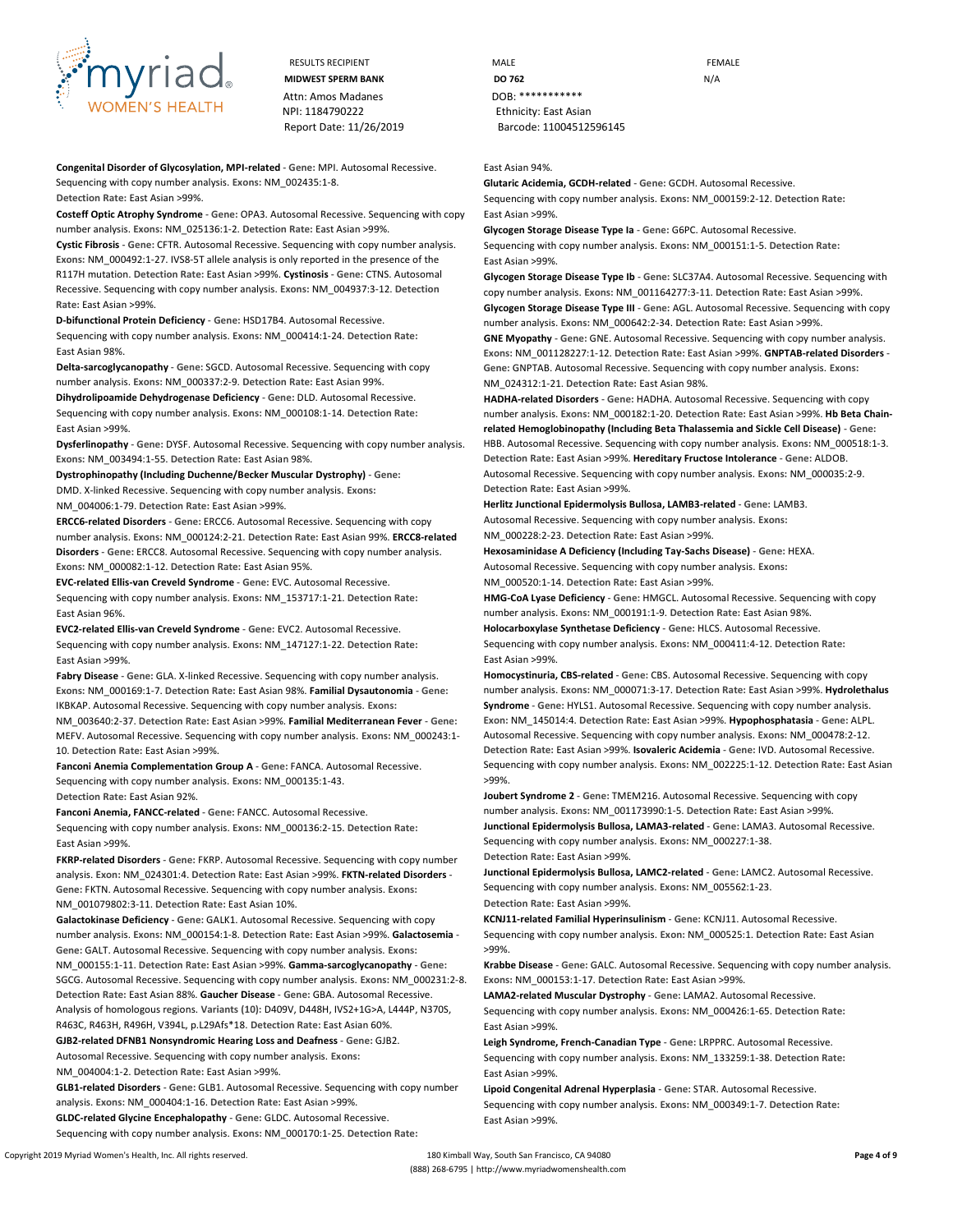

**Lysosomal Acid Lipase Deficiency** - **Gene:** LIPA. Autosomal Recessive. Sequencing with copy number analysis. **Exons:** NM\_000235:2-10. **Detection Rate:** East Asian >99%. **Maple Syrup Urine Disease Type Ia** - **Gene:** BCKDHA. Autosomal Recessive.

Sequencing with copy number analysis. **Exons:** NM\_000709:1-9. **Detection Rate:** East Asian >99%.

**Maple Syrup Urine Disease Type Ib** - **Gene:** BCKDHB. Autosomal Recessive. Sequencing with copy number analysis. **Exons:** NM\_183050:1-10. **Detection Rate:** East Asian >99%.

**Maple Syrup Urine Disease Type II** - **Gene:** DBT. Autosomal Recessive. Sequencing with copy number analysis. **Exons:** NM\_001918:1-11. **Detection Rate:** East Asian 96%.

**Medium Chain Acyl-CoA Dehydrogenase Deficiency** - **Gene:** ACADM. Autosomal Recessive. Sequencing with copy number analysis. **Exons:** NM\_000016:1-12. **Detection Rate:** East Asian >99%.

**Megalencephalic Leukoencephalopathy with Subcortical Cysts** - **Gene:** MLC1. Autosomal Recessive. Sequencing with copy number analysis. **Exons:** NM\_015166:2-12. **Detection Rate:** East Asian >99%.

**Metachromatic Leukodystrophy** - **Gene:** ARSA. Autosomal Recessive. Sequencing with copy number analysis. **Exons:** NM\_000487:1-8. **Detection Rate:** East Asian >99%.

**Methylmalonic Acidemia, cblA Type** - **Gene:** MMAA. Autosomal Recessive. Sequencing with copy number analysis. **Exons:** NM\_172250:2-7. **Detection Rate:** East Asian >99%.

**Methylmalonic Acidemia, cblB Type** - **Gene:** MMAB. Autosomal Recessive. Sequencing with copy number analysis. **Exons:** NM\_052845:1-9. **Detection Rate:** East Asian >99%.

**Methylmalonic Aciduria and Homocystinuria, cblC Type** - **Gene:** MMACHC. Autosomal Recessive. Sequencing with copy number analysis. **Exons:**

NM\_015506:1-4. **Detection Rate:** East Asian >99%.

**MKS1-related Disorders** - **Gene:** MKS1. Autosomal Recessive. Sequencing with copy number analysis. **Exons:** NM\_017777:1-18. **Detection Rate:** East Asian >99%. **Mucolipidosis III Gamma** - **Gene:** GNPTG. Autosomal Recessive. Sequencing with copy number analysis. **Exons:** NM\_032520:1-11. **Detection Rate:** East Asian >99%. **Mucolipidosis IV** - **Gene:**  MCOLN1. Autosomal Recessive. Sequencing with copy number analysis. **Exons:**  NM\_020533:1-14. **Detection Rate:** East Asian >99%. **Mucopolysaccharidosis Type I** - **Gene:**  IDUA. Autosomal Recessive. Sequencing with copy number analysis. **Exons:** NM\_000203:1- 14. **Detection Rate:** East Asian >99%.

**Mucopolysaccharidosis Type II** - **Gene:** IDS. X-linked Recessive. Sequencing with copy number analysis. **Exons:** NM\_000202:1-9. **Detection Rate:** East Asian 88%. **Mucopolysaccharidosis Type IIIA** - **Gene:** SGSH. Autosomal Recessive. Sequencing with copy number analysis. **Exons:** NM\_000199:1-8. **Detection Rate:** East Asian >99%.

**Mucopolysaccharidosis Type IIIB** - **Gene:** NAGLU. Autosomal Recessive.

Sequencing with copy number analysis. **Exons:** NM\_000263:1-6. **Detection Rate:** East Asian >99%.

**Mucopolysaccharidosis Type IIIC** - **Gene:** HGSNAT. Autosomal Recessive. Sequencing with copy number analysis. **Exons:** NM\_152419:1-18. **Detection Rate:** East Asian >99%.

**MUT-related Methylmalonic Acidemia** - **Gene:** MUT. Autosomal Recessive. Sequencing with copy number analysis. **Exons:** NM\_000255:2-13. **Detection Rate:** East Asian >99%.

**MYO7A-related Disorders** - **Gene:** MYO7A. Autosomal Recessive. Sequencing with copy number analysis. **Exons:** NM\_000260:2-49. **Detection Rate:** East Asian >99%. **NEB-related Nemaline Myopathy** - **Gene:** NEB. Autosomal Recessive. Sequencing with copy number analysis. **Exons:** NM\_001271208:3-80,117-183. **Detection Rate:** East Asian 92%.

**Nephrotic Syndrome, NPHS1-related** - **Gene:** NPHS1. Autosomal Recessive. Sequencing with copy number analysis. **Exons:** NM\_004646:1-29. **Detection Rate:** East Asian >99%.

**Nephrotic Syndrome, NPHS2-related** - **Gene:** NPHS2. Autosomal Recessive. Sequencing with copy number analysis. **Exons:** NM\_014625:1-8. **Detection Rate:** East Asian >99%.

**Niemann-Pick Disease Type C1** - **Gene:** NPC1. Autosomal Recessive. Sequencing with copy number analysis. **Exons:** NM\_000271:1-25. **Detection Rate:** East Asian >99%. **Niemann-Pick Disease Type C2** - **Gene:** NPC2. Autosomal Recessive. Sequencing with copy number analysis. **Exons:** NM\_006432:1-5. **Detection Rate:** East Asian >99%.

Copyright 2019 Myriad Women's Health, Inc. All rights reserved. 180 Kimball Way, South San Francisco, CA 94080 **Page 5 of 9 Niemann-Pick Disease, SMPD1-related** - **Gene:** SMPD1. Autosomal Recessive.

RESULTS RECIPIENT **MALE MALE EXAMPLE MIDWEST SPERM BANK DO 762** N/A Report Date: 11/26/2019 Barcode: 11004512596145

> Sequencing with copy number analysis. **Exons:** NM\_000543:1-6. **Detection Rate:** East Asian >99%.

**Nijmegen Breakage Syndrome** - **Gene:** NBN. Autosomal Recessive. Sequencing with copy number analysis. **Exons:** NM\_002485:1-16. **Detection Rate:** East Asian >99%. **Ornithine Transcarbamylase Deficiency** - **Gene:** OTC. X-linked Recessive.

Sequencing with copy number analysis. **Exons:** NM\_000531:1-10. **Detection Rate:** East Asian 97%.

**PCCA-related Propionic Acidemia** - **Gene:** PCCA. Autosomal Recessive. Sequencing with copy number analysis. **Exons:** NM\_000282:1-24. **Detection Rate:** East Asian 95%.

**PCCB-related Propionic Acidemia** - **Gene:** PCCB. Autosomal Recessive. Sequencing with copy number analysis. **Exons:** NM\_000532:1-15. **Detection Rate:** East Asian >99%. **PCDH15-related Disorders** - **Gene:** PCDH15. Autosomal Recessive. Sequencing with copy number analysis. **Exons:** NM\_033056:2-33. **Detection Rate:** East Asian 93%. **Pendred Syndrome** - **Gene:** SLC26A4. Autosomal Recessive. Sequencing with copy number

analysis. **Exons:** NM\_000441:2-21. **Detection Rate:** East Asian >99%. **Peroxisome Biogenesis Disorder Type 1** - **Gene:** PEX1. Autosomal Recessive.

Sequencing with copy number analysis. **Exons:** NM\_000466:1-24. **Detection Rate:** East Asian >99%.

**Peroxisome Biogenesis Disorder Type 3** - **Gene:** PEX12. Autosomal Recessive. Sequencing with copy number analysis. **Exons:** NM\_000286:1-3. **Detection Rate:** East Asian >99%.

**Peroxisome Biogenesis Disorder Type 4** - **Gene:** PEX6. Autosomal Recessive. Sequencing with copy number analysis. **Exons:** NM\_000287:1-17. **Detection Rate:** East Asian 97%.

**Peroxisome Biogenesis Disorder Type 5** - **Gene:** PEX2. Autosomal Recessive. Sequencing with copy number analysis. **Exon:** NM\_000318:4. **Detection Rate:** East Asian >99%.

**Peroxisome Biogenesis Disorder Type 6** - **Gene:** PEX10. Autosomal Recessive. Sequencing with copy number analysis. **Exons:** NM\_153818:1-6. **Detection Rate:** East Asian >99%.

**Phenylalanine Hydroxylase Deficiency** - **Gene:** PAH. Autosomal Recessive. Sequencing with copy number analysis. **Exons:** NM\_000277:1-13. **Detection Rate:** East Asian >99%.

**POMGNT-related Disorders** - **Gene:** POMGNT1. Autosomal Recessive. Sequencing with copy number analysis. **Exons:** NM\_017739:2-22. **Detection Rate:** East Asian 96%.

**Pompe Disease** - **Gene:** GAA. Autosomal Recessive. Sequencing with copy number analysis. **Exons:** NM\_000152:2-20. **Detection Rate:** East Asian >99%.

**PPT1-related Neuronal Ceroid Lipofuscinosis** - **Gene:** PPT1. Autosomal Recessive. Sequencing with copy number analysis. **Exons:** NM\_000310:1-9. **Detection Rate:** East Asian >99%.

**Primary Carnitine Deficiency** - **Gene:** SLC22A5. Autosomal Recessive. Sequencing with copy number analysis. **Exons:** NM\_003060:1-10. **Detection Rate:** East Asian >99%.

**Primary Hyperoxaluria Type 1** - **Gene:** AGXT. Autosomal Recessive. Sequencing with copy number analysis. **Exons:** NM\_000030:1-11. **Detection Rate:** East Asian >99%.

**Primary Hyperoxaluria Type 2** - **Gene:** GRHPR. Autosomal Recessive. Sequencing with copy number analysis. **Exons:** NM\_012203:1-9. **Detection Rate:** East Asian >99%.

**Primary Hyperoxaluria Type 3** - **Gene:** HOGA1. Autosomal Recessive. Sequencing with copy number analysis. **Exons:** NM\_138413:1-7. **Detection Rate:** East Asian >99%.

**Pycnodysostosis** - **Gene:** CTSK. Autosomal Recessive. Sequencing with copy number analysis. **Exons:** NM\_000396:2-8. **Detection Rate:** East Asian >99%. **Pyruvate Carboxylase Deficiency**  - **Gene:** PC. Autosomal Recessive. Sequencing with copy number analysis. **Exons:**  NM\_000920:3-22. **Detection Rate:** East Asian >99%.

**Rhizomelic Chondrodysplasia Punctata Type 1** - **Gene:** PEX7. Autosomal Recessive. Sequencing with copy number analysis. **Exons:** NM\_000288:1-10. **Detection Rate:** East Asian >99%.

**RTEL1-related Disorders** - **Gene:** RTEL1. Autosomal Recessive. Sequencing with copy number analysis. **Exons:** NM\_032957:2-35. **Detection Rate:** East Asian >99%. **Salla Disease** - **Gene:**  SLC17A5. Autosomal Recessive. Sequencing with copy number analysis. **Exons:**  NM\_012434:1-11. **Detection Rate:** East Asian 98%. **Sandhoff Disease** - **Gene:** HEXB. Autosomal Recessive. Sequencing with copy number analysis. **Exons:** NM\_000521:1-14. **Detection Rate:** East Asian 99%. **Short-chain Acyl-CoA Dehydrogenase Deficiency** - **Gene:**  ACADS. Autosomal Recessive. Sequencing with copy number analysis. **Exons:** NM\_000017:1- 10.

(888) 268-6795 | http://www.myriadwomenshealth.com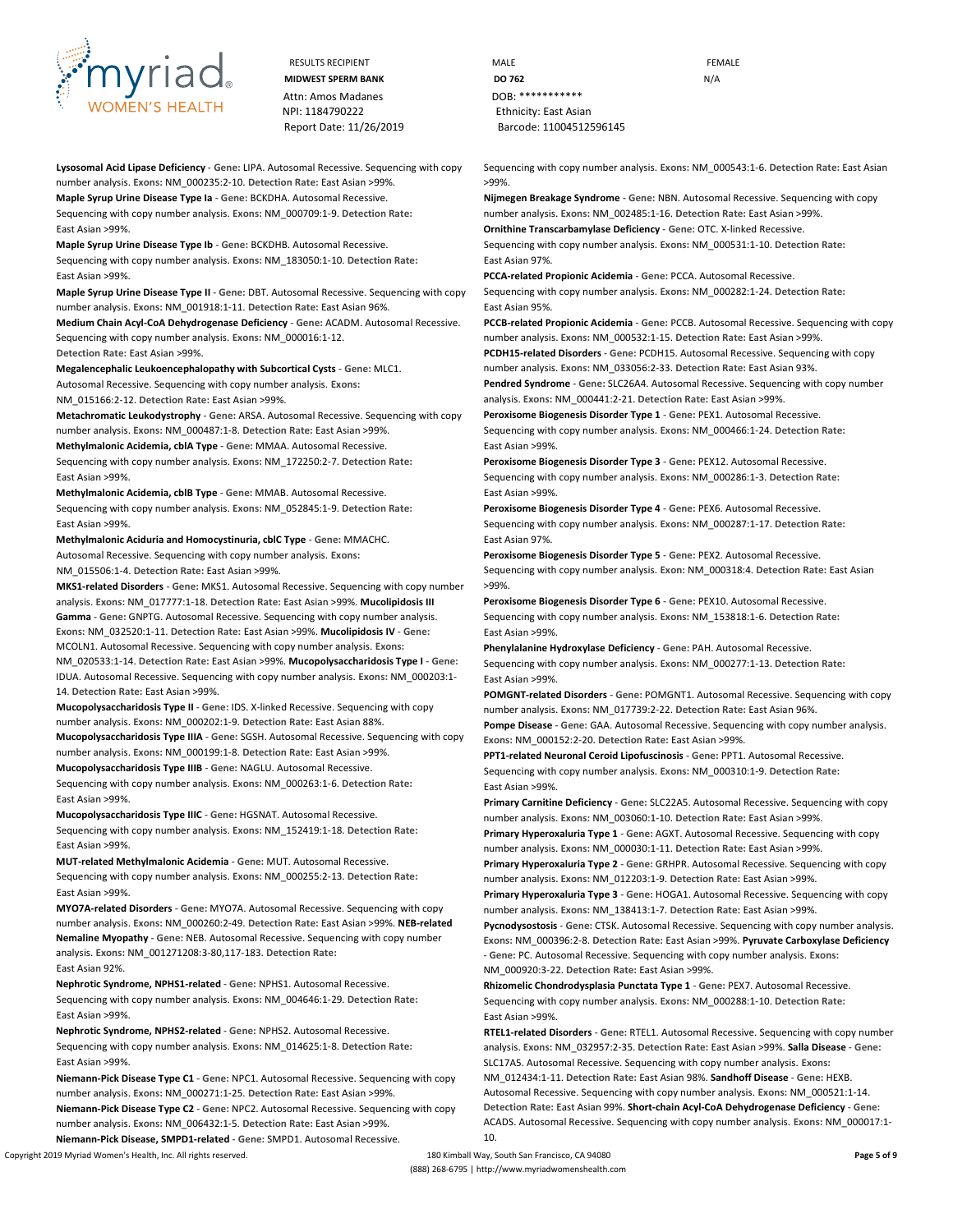

#### **Detection Rate:** East Asian >99%.

**Sjogren-Larsson Syndrome** - **Gene:** ALDH3A2. Autosomal Recessive. Sequencing with copy number analysis. **Exons:** NM\_000382:1-10. **Detection Rate:** East Asian 96%. **SLC26A2-related Disorders** - **Gene:** SLC26A2. Autosomal Recessive. Sequencing with copy number analysis. **Exons:** NM\_000112:2-3. **Detection Rate:** East Asian >99%. **Smith-Lemli-Opitz Syndrome** - **Gene:** DHCR7. Autosomal Recessive. Sequencing with copy number analysis. **Exons:** NM\_001360:3-9. **Detection Rate:** East Asian >99%. **Spastic Paraplegia Type 15** - **Gene:** ZFYVE26. Autosomal Recessive. Sequencing with copy number analysis. **Exons:** NM\_015346:2-42. **Detection Rate:** East Asian >99%. **Spinal Muscular Atrophy** - **Gene:** SMN1. Autosomal Recessive. Spinal muscular atrophy. **Variant (1):** SMN1 copy number. **Detection Rate:** East Asian 93%. **Spondylothoracic** 

**Dysostosis** - **Gene:** MESP2. Autosomal Recessive. Sequencing with copy number analysis. **Exons:** NM\_001039958:1-2. **Detection Rate:** East Asian >99%.

**TGM1-related Autosomal Recessive Congenital Ichthyosis** - **Gene:** TGM1. Autosomal Recessive. Sequencing with copy number analysis. **Exons:**

NM\_000359:2-15. **Detection Rate:** East Asian >99%.

**TPP1-related Neuronal Ceroid Lipofuscinosis** - **Gene:** TPP1. Autosomal Recessive. Sequencing with copy number analysis. **Exons:** NM\_000391:1-13. **Detection Rate:** East Asian >99%.

**Tyrosine Hydroxylase Deficiency** - **Gene:** TH. Autosomal Recessive. Sequencing with copy number analysis. **Exons:** NM\_199292:1-14. **Detection Rate:** East Asian >99%.

**Tyrosinemia Type I** - **Gene:** FAH. Autosomal Recessive. Sequencing with copy number analysis. **Exons:** NM\_000137:1-14. **Detection Rate:** East Asian >99%. **Tyrosinemia Type II** - **Gene:** TAT. Autosomal Recessive. Sequencing with copy number analysis. **Exons:**  NM\_000353:2-12. **Detection Rate:** East Asian >99%. **USH1C-related Disorders** - **Gene:**  USH1C. Autosomal Recessive. Sequencing with copy number analysis. **Exons:** NM\_005709:1- 21. **Detection Rate:** East Asian >99%. **USH2A-related Disorders** - **Gene:** USH2A. Autosomal

Recessive. Sequencing with copy number analysis. **Exons:** NM\_206933:2-72. **Detection Rate:**  East Asian 94%. **Usher Syndrome Type 3** - **Gene:** CLRN1. Autosomal Recessive. Sequencing with copy number analysis. **Exons:** NM\_174878:1-3. **Detection Rate:** East Asian >99%. **Verylong-chain Acyl-CoA Dehydrogenase Deficiency** - **Gene:** ACADVL. Autosomal Recessive. Sequencing with copy number analysis. **Exons:** NM\_000018:1-20.

**Detection Rate:** East Asian >99%.

**Wilson Disease** - **Gene:** ATP7B. Autosomal Recessive. Sequencing with copy number analysis. **Exons:** NM\_000053:1-21. **Detection Rate:** East Asian >99%. **X-linked Adrenoleukodystrophy** - **Gene:** ABCD1. X-linked Recessive. Sequencing with copy number analysis. **Exons:** NM\_000033:1-6. **Detection Rate:** East Asian 77%.

**X-linked Alport Syndrome** - **Gene:** COL4A5. X-linked Recessive. Sequencing with copy number analysis. **Exons:** NM\_000495:1-51. **Detection Rate:** East Asian 95%.

**X-linked Congenital Adrenal Hypoplasia** - **Gene:** NR0B1. X-linked Recessive. Sequencing with copy number analysis. **Exons:** NM\_000475:1-2. **Detection Rate:** East Asian 99%.

**X-linked Juvenile Retinoschisis** - **Gene:** RS1. X-linked Recessive. Sequencing with copy number analysis. **Exons:** NM\_000330:1-6. **Detection Rate:** East Asian 98%. **X-linked Myotubular Myopathy** - **Gene:** MTM1. X-linked Recessive. Sequencing with copy number analysis. **Exons:** NM\_000252:2-15. **Detection Rate:** East Asian 99%.

**X-linked Severe Combined Immunodeficiency** - **Gene:** IL2RG. X-linked Recessive. Sequencing with copy number analysis. **Exons:** NM\_000206:1-8. **Detection Rate:** East Asian >99%.

**Xeroderma Pigmentosum Group A** - **Gene:** XPA. Autosomal Recessive. Sequencing with copy number analysis. **Exons:** NM\_000380:1-6. **Detection Rate:** East Asian >99%.

**Xeroderma Pigmentosum Group C** - **Gene:** XPC. Autosomal Recessive. Sequencing with copy number analysis. **Exons:** NM\_004628:1-16. **Detection Rate:** East Asian 97%.

# Risk Calculations

Below are the risk calculations for all conditions tested. Since negative results do not completely rule out the possibility of being a carrier, the **residual risk** represents the patient's post-test likelihood of being a carrier and the reproductive risk represents the likelihood the patient's future children could inherit each disease. These risks are inherent to all carrier screening tests, may vary by ethnicity, are predicated on a negative family history and are present even after a negative test result. Inaccurate reporting of ethnicity may cause errors in risk calculation. The reproductive risk presented is based on a hypothetical pairing with a partner of the same ethnic group.

|                                                              | DO 762                      |                          |  |
|--------------------------------------------------------------|-----------------------------|--------------------------|--|
| <b>Disease</b>                                               | <b>Residual Risk</b>        | <b>Reproductive Risk</b> |  |
| 11-beta-hydroxylase-deficient Congenital Adrenal Hyperplasia | 1 in 3,300                  | $< 1$ in 1,000,000       |  |
| 6-pyruvoyl-tetrahydropterin Synthase Deficiency              | 1 in 35,000                 | $< 1$ in 1,000,000       |  |
| <b>ABCC8-related Familial Hyperinsulinism</b>                | 1 in 14,000                 | $< 1$ in 1,000,000       |  |
| <b>Adenosine Deaminase Deficiency</b>                        | 1 in 39,000                 | $< 1$ in 1,000,000       |  |
| Alpha Thalassemia                                            | Alpha globin status: aa/aa. | Not calculated           |  |
| Alpha-mannosidosis                                           | 1 in 35,000                 | $< 1$ in 1,000,000       |  |
| Alpha-sarcoglycanopathy                                      | 1 in 45,000                 | $< 1$ in 1,000,000       |  |
| <b>Alstrom Syndrome</b>                                      | $< 1$ in 50,000             | $<$ 1 in 1,000,000       |  |
| <b>AMT-related Glycine Encephalopathy</b>                    | 1 in 22,000                 | $< 1$ in 1,000,000       |  |
| <b>Andermann Syndrome</b>                                    | $< 1$ in 50,000             | $<$ 1 in 1,000,000       |  |
| Argininemia                                                  | $< 1$ in 17,000             | $<$ 1 in 1,000,000       |  |
| Argininosuccinic Aciduria                                    | 1 in 13,000                 | $<$ 1 in 1,000,000       |  |
| Aspartylglucosaminuria                                       | $< 1$ in 50,000             | $< 1$ in 1,000,000       |  |
| <b>Ataxia with Vitamin E Deficiency</b>                      | $< 1$ in 50,000             | $< 1$ in 1,000,000       |  |
| Ataxia-telangiectasia                                        | 1 in 12,000                 | $< 1$ in 1,000,000       |  |
| <b>ATP7A-related Disorders</b>                               | $< 1$ in 1,000,000          | 1 in 720,000             |  |
| Autoimmune Polyglandular Syndrome Type 1                     | 1 in 18,000                 | $< 1$ in 1,000,000       |  |
| Autosomal Recessive Osteopetrosis Type 1                     | 1 in 35,000                 | $<$ 1 in 1,000,000       |  |
| Autosomal Recessive Polycystic Kidney Disease, PKHD1-related | 1 in 8,100                  | $< 1$ in 1,000,000       |  |
| Autosomal Recessive Spastic Ataxia of Charlevoix-Saguenay    | $< 1$ in 44,000             | $< 1$ in 1,000,000       |  |
| Bardet-Biedl Syndrome, BBS1-related                          | $< 1$ in 50,000             | $<$ 1 in 1,000,000       |  |
| Bardet-Biedl Syndrome, BBS10-related                         | $< 1$ in 50,000             | $< 1$ in 1,000,000       |  |
| Bardet-Biedl Syndrome, BBS12-related                         | $< 1$ in 50,000             | $<$ 1 in 1,000,000       |  |
| Bardet-Biedl Syndrome, BBS2-related                          | $< 1$ in 50,000             | $<$ 1 in 1,000,000       |  |
| <b>BCS1L-related Disorders</b>                               | $<$ 1 in 50.000             | $< 1$ in 1,000,000       |  |
| Beta-sarcoglycanopathy                                       | 1 in 39,000                 | $<$ 1 in 1.000.000       |  |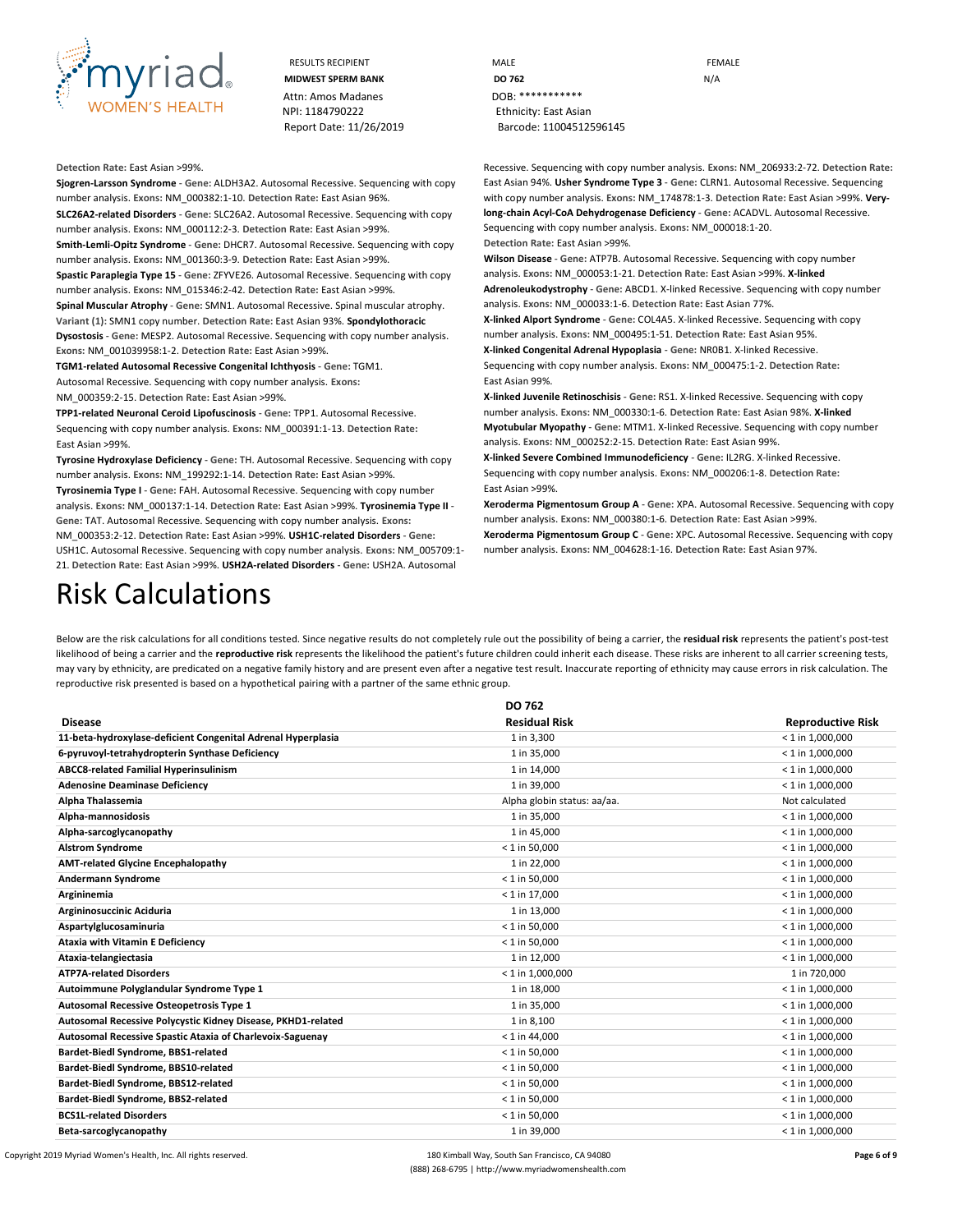

|                                                                                     | <b>RESULTS RECIPIENT</b>  | MALE                         | <b>FEMALE</b>                |
|-------------------------------------------------------------------------------------|---------------------------|------------------------------|------------------------------|
|                                                                                     | <b>MIDWEST SPERM BANK</b> | DO 762                       | N/A                          |
| <b>CONSTRUCTION</b>                                                                 | Attn: Amos Madanes        | DOB: ************            |                              |
| <b>WOMEN'S HEALTH</b>                                                               | NPI: 1184790222           | <b>Ethnicity: East Asian</b> |                              |
|                                                                                     | Report Date: 11/26/2019   | Barcode: 11004512596145      |                              |
| <b>Biotinidase Deficiency</b>                                                       |                           | 1 in 67,000                  | $<$ 1 in 1,000,000           |
| <b>Bloom Syndrome</b>                                                               |                           | $<$ 1 in 50,000              | $<$ 1 in 1,000,000           |
| Calpainopathy                                                                       |                           | 1 in 13,000                  | $<$ 1 in 1,000,000           |
| <b>Canavan Disease</b>                                                              |                           | 1 in 9,700                   | $<$ 1 in 1,000,000           |
| Carbamoylphosphate Synthetase I Deficiency                                          |                           | 1 in 45,000                  | $<$ 1 in 1,000,000           |
| Carnitine Palmitoyltransferase IA Deficiency                                        |                           | $<$ 1 in 50,000              | $<$ 1 in 1,000,000           |
| Carnitine Palmitoyltransferase II Deficiency                                        |                           | 1 in 31,000                  | $<$ 1 in 1,000,000           |
| Cartilage-hair Hypoplasia                                                           |                           | $<$ 1 in 50,000              | $<$ 1 in 1,000,000           |
| <b>Cerebrotendinous Xanthomatosis</b>                                               |                           | 1 in 11,000                  | $<$ 1 in 1,000,000           |
| Citrullinemia Type 1                                                                |                           | 1 in 700                     | 1 in 270,000                 |
| <b>CLN3-related Neuronal Ceroid Lipofuscinosis</b>                                  |                           | 1 in 13,000                  | $<$ 1 in 1,000,000           |
| <b>CLN5-related Neuronal Ceroid Lipofuscinosis</b>                                  |                           | $< 1$ in 50,000              | $<$ 1 in 1,000,000           |
| <b>CLN6-related Neuronal Ceroid Lipofuscinosis</b>                                  |                           | $<$ 1 in 50,000              | $<$ 1 in 1,000,000           |
| <b>CLN8-related Neuronal Ceroid Lipofuscinosis</b>                                  |                           | $<$ 1 in 50,000              | $<$ 1 in 1,000,000           |
| <b>Cohen Syndrome</b>                                                               |                           | $< 1$ in 15,000              | $<$ 1 in 1,000,000           |
| <b>COL4A3-related Alport Syndrome</b>                                               |                           | 1 in 11,000                  | $<$ 1 in 1,000,000           |
| <b>COL4A4-related Alport Syndrome</b>                                               |                           | 1 in 21,000                  | $<$ 1 in 1,000,000           |
| Combined Pituitary Hormone Deficiency, PROP1-related                                |                           | 1 in 6,100                   | $<$ 1 in 1,000,000           |
| Congenital Adrenal Hyperplasia, CYP21A2-related                                     |                           | 1 in 550                     | 1 in 140,000                 |
| Congenital Disorder of Glycosylation Type Ia                                        |                           | 1 in 16,000                  | $<$ 1 in 1,000,000           |
| <b>Congenital Disorder of Glycosylation Type Ic</b>                                 |                           | $< 1$ in 50,000              | $<$ 1 in 1,000,000           |
| Congenital Disorder of Glycosylation, MPI-related                                   |                           | $<$ 1 in 50,000              | $<$ 1 in 1,000,000           |
| <b>Costeff Optic Atrophy Syndrome</b>                                               |                           | $<$ 1 in 50,000              | $<$ 1 in 1,000,000           |
| <b>Cystic Fibrosis</b>                                                              |                           | 1 in 9,000                   | $<$ 1 in 1,000,000           |
| Cystinosis                                                                          |                           | 1 in 22,000                  | $<$ 1 in 1,000,000           |
|                                                                                     |                           |                              |                              |
|                                                                                     |                           | <b>DO 762</b>                |                              |
| <b>Disease</b>                                                                      |                           | <b>Residual Risk</b>         | <b>Reproductive Risk</b>     |
| D-bifunctional Protein Deficiency                                                   |                           | 1 in 9,000                   | $< 1$ in 1,000,000           |
| Delta-sarcoglycanopathy                                                             |                           | $< 1$ in 40,000              | $<$ 1 in 1,000,000           |
| Dihydrolipoamide Dehydrogenase Deficiency                                           |                           | $<$ 1 in 50,000              | $<$ 1 in 1,000,000           |
| Dysferlinopathy                                                                     |                           | 1 in 11,000                  | $< 1$ in 1,000,000           |
| Dystrophinopathy (Including Duchenne/Becker Muscular Dystrophy)                     |                           | Not calculated               | Not calculated               |
| <b>ERCC6-related Disorders</b>                                                      |                           | 1 in 26,000                  | $<$ 1 in 1,000,000           |
| <b>ERCC8-related Disorders</b>                                                      |                           | $< 1$ in 9,800               | $< 1$ in 1,000,000           |
| <b>EVC-related Ellis-van Creveld Syndrome</b>                                       |                           | 1 in 7,500                   | $<$ 1 in 1,000,000           |
| <b>EVC2-related Ellis-van Creveld Syndrome</b>                                      |                           | $< 1$ in 50,000              | $<$ 1 in 1,000,000           |
| <b>Fabry Disease</b>                                                                |                           | $< 1$ in 1,000,000           | 1 in 80,000                  |
| <b>Familial Dysautonomia</b>                                                        |                           | $< 1$ in 50,000              | $<$ 1 in 1,000,000           |
| Familial Mediterranean Fever                                                        |                           | $< 1$ in 50,000              | $< 1$ in 1,000,000           |
| <b>Fanconi Anemia Complementation Group A</b>                                       |                           | 1 in 3,100                   | $< 1$ in 1,000,000           |
| Fanconi Anemia, FANCC-related                                                       |                           | $< 1$ in 50,000              | $<$ 1 in 1,000,000           |
| <b>FKRP-related Disorders</b>                                                       |                           | $< 1$ in 50,000              | $<$ 1 in 1,000,000           |
| <b>FKTN-related Disorders</b>                                                       |                           | 1 in 210                     | 1 in 160,000                 |
| <b>Galactokinase Deficiency</b>                                                     |                           | $< 1$ in 50,000              | $< 1$ in 1,000,000           |
| Galactosemia                                                                        |                           | 1 in 32,000                  | $< 1$ in 1,000,000           |
| Gamma-sarcoglycanopathy                                                             |                           | 1 in 3,200                   | $< 1$ in 1,000,000           |
|                                                                                     |                           |                              |                              |
| <b>Gaucher Disease</b><br>GJB2-related DFNB1 Nonsyndromic Hearing Loss and Deafness |                           | 1 in 450<br>1 in 3,300       | 1 in 320,000<br>1 in 450,000 |

| Glycogen Storage Disease Type Ib                                                            | 1 in 35,000     | $<$ 1 in 1,000,000 |
|---------------------------------------------------------------------------------------------|-----------------|--------------------|
| Glycogen Storage Disease Type III                                                           | 1 in 16.000     | $<$ 1 in 1,000,000 |
| <b>GNE Myopathy</b>                                                                         | $< 1$ in 50,000 | $< 1$ in 1,000,000 |
| <b>GNPTAB-related Disorders</b>                                                             | 1 in 17.000     | $< 1$ in 1,000,000 |
| <b>HADHA-related Disorders</b>                                                              | 1 in 25,000     | $<$ 1 in 1,000,000 |
| Hb Beta Chain-related Hemoglobinopathy (Including Beta Thalassemia and Sickle Cell Disease) | 1 in 5.000      | 1 in 990.000       |
| <b>Hereditary Fructose Intolerance</b>                                                      | 1 in 7.900      | $<$ 1 in 1,000,000 |
|                                                                                             |                 |                    |
| Herlitz Junctional Epidermolysis Bullosa, LAMB3-related                                     | $<$ 1 in 50.000 | $< 1$ in 1,000,000 |
| Hexosaminidase A Deficiency (Including Tay-Sachs Disease)                                   | 1 in 30,000     | $< 1$ in 1,000,000 |
|                                                                                             |                 |                    |

**GLB1-related Disorders** 1 in 19,000 < 1 in 1,000,000 **GLDC-related Glycine Encephalopathy**  $1 \text{ in } 2,800$  < 1 in 1,000,000 **Glutaric Acidemia, GCDH-related** 1 in 13,000 < 1 in 1,000,000 **Glycogen Storage Disease Type Ia** 1 and the storage of the storage of the 18,000 and the storage  $\leq 1$  in 1,000,000 and the storage Disease Type Ia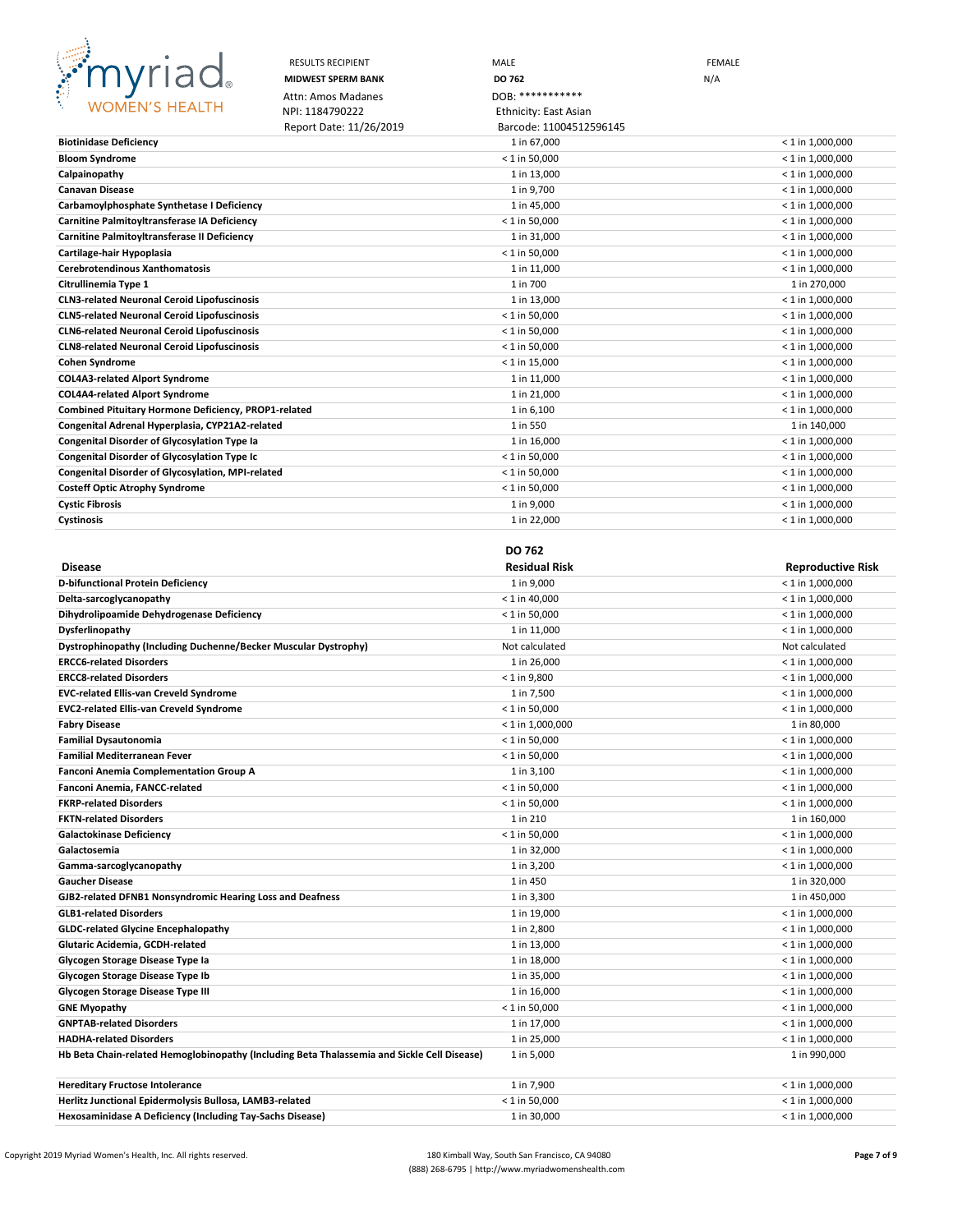

|                                                            | <b>RESULTS RECIPIENT</b>  | MALE                    | <b>FEMALE</b> |                    |
|------------------------------------------------------------|---------------------------|-------------------------|---------------|--------------------|
|                                                            | <b>MIDWEST SPERM BANK</b> | DO 762                  | N/A           |                    |
|                                                            | Attn: Amos Madanes        | DOB: ************       |               |                    |
| <b>WOMEN'S HEALTH</b>                                      | NPI: 1184790222           | Ethnicity: East Asian   |               |                    |
|                                                            | Report Date: 11/26/2019   | Barcode: 11004512596145 |               |                    |
| <b>HMG-CoA Lyase Deficiency</b>                            |                           | $< 1$ in 33,000         |               | $< 1$ in 1,000,000 |
| <b>Holocarboxylase Synthetase Deficiency</b>               |                           | 1 in 16,000             |               | $< 1$ in 1,000,000 |
| Homocystinuria, CBS-related                                |                           | $< 1$ in 50,000         |               | $< 1$ in 1,000,000 |
| <b>Hydrolethalus Syndrome</b>                              |                           | $< 1$ in 50,000         |               | $< 1$ in 1,000,000 |
| <b>Hypophosphatasia</b>                                    |                           | 1 in 19,000             |               | $<$ 1 in 1,000,000 |
| Isovaleric Acidemia                                        |                           | 1 in 39,000             |               | $< 1$ in 1,000,000 |
| Joubert Syndrome 2                                         |                           | $< 1$ in 50,000         |               | $< 1$ in 1,000,000 |
| Junctional Epidermolysis Bullosa, LAMA3-related            |                           | $< 1$ in 50,000         |               | $< 1$ in 1,000,000 |
| Junctional Epidermolysis Bullosa, LAMC2-related            |                           | $< 1$ in 50,000         |               | $< 1$ in 1,000,000 |
| KCNJ11-related Familial Hyperinsulinism                    |                           | 1 in 42,000             |               | $< 1$ in 1,000,000 |
| <b>Krabbe Disease</b>                                      |                           | 1 in 17,000             |               | $< 1$ in 1,000,000 |
| LAMA2-related Muscular Dystrophy                           |                           | $< 1$ in 61,000         |               | $< 1$ in 1,000,000 |
| Leigh Syndrome, French-Canadian Type                       |                           | $< 1$ in 50,000         |               | $< 1$ in 1,000,000 |
| Lipoid Congenital Adrenal Hyperplasia                      |                           | 1 in 40,000             |               | $< 1$ in 1,000,000 |
| Lysosomal Acid Lipase Deficiency                           |                           | 1 in 30,000             |               | $< 1$ in 1,000,000 |
| Maple Syrup Urine Disease Type la                          |                           | 1 in 49,000             |               | $< 1$ in 1,000,000 |
| Maple Syrup Urine Disease Type Ib                          |                           | 1 in 23,000             |               | $<$ 1 in 1,000,000 |
| Maple Syrup Urine Disease Type II                          |                           | $< 1$ in 13,000         |               | $< 1$ in 1,000,000 |
| Medium Chain Acyl-CoA Dehydrogenase Deficiency             |                           | 1 in 11,000             |               | $< 1$ in 1,000,000 |
| Megalencephalic Leukoencephalopathy with Subcortical Cysts |                           | $< 1$ in 50,000         |               | $<$ 1 in 1,000,000 |
| Metachromatic Leukodystrophy                               |                           | 1 in 16,000             |               | $< 1$ in 1,000,000 |
| Methylmalonic Acidemia, cblA Type                          |                           | $< 1$ in 50,000         |               | $< 1$ in 1,000,000 |
| Methylmalonic Acidemia, cblB Type                          |                           | $< 1$ in 50,000         |               | $< 1$ in 1,000,000 |
| Methylmalonic Aciduria and Homocystinuria, cblC Type       |                           | 1 in 33,000             |               | $< 1$ in 1,000,000 |
| <b>MKS1-related Disorders</b>                              |                           | $< 1$ in 50,000         |               | $< 1$ in 1,000,000 |
| Mucolipidosis III Gamma                                    |                           | $< 1$ in 50,000         |               | $<$ 1 in 1,000,000 |
| Mucolipidosis IV                                           |                           | $< 1$ in 50,000         |               | $< 1$ in 1,000,000 |

### **DO 762**

| <b>Disease</b>                              | <b>Residual Risk</b> | <b>Reproductive Risk</b> |
|---------------------------------------------|----------------------|--------------------------|
| Mucopolysaccharidosis Type I                | 1 in 16,000          | $< 1$ in 1,000,000       |
| Mucopolysaccharidosis Type II               | 1 in 390,000         | 1 in 98,000              |
| Mucopolysaccharidosis Type IIIA             | 1 in 16,000          | $< 1$ in 1,000,000       |
| Mucopolysaccharidosis Type IIIB             | 1 in 30,000          | $< 1$ in 1,000,000       |
| Mucopolysaccharidosis Type IIIC             | $< 1$ in 50,000      | $< 1$ in 1,000,000       |
| <b>MUT-related Methylmalonic Acidemia</b>   | 1 in 11,000          | $< 1$ in 1,000,000       |
| <b>MYO7A-related Disorders</b>              | 1 in 15,000          | $<$ 1 in 1,000,000       |
| <b>NEB-related Nemaline Myopathy</b>        | 1 in 1,200           | 1 in 400,000             |
| Nephrotic Syndrome, NPHS1-related           | $< 1$ in 50,000      | $< 1$ in 1,000,000       |
| Nephrotic Syndrome, NPHS2-related           | 1 in 35,000          | $< 1$ in 1,000,000       |
| Niemann-Pick Disease Type C1                | 1 in 17,000          | $<$ 1 in 1,000,000       |
| Niemann-Pick Disease Type C2                | $< 1$ in 50,000      | $< 1$ in 1,000,000       |
| Niemann-Pick Disease, SMPD1-related         | 1 in 25,000          | $< 1$ in 1,000,000       |
| Nijmegen Breakage Syndrome                  | 1 in 16,000          | $< 1$ in 1,000,000       |
| Ornithine Transcarbamylase Deficiency       | $< 1$ in 1,000,000   | 1 in 140,000             |
| PCCA-related Propionic Acidemia             | 1 in 4,200           | $< 1$ in 1,000,000       |
| PCCB-related Propionic Acidemia             | 1 in 6,500           | $< 1$ in 1,000,000       |
| <b>PCDH15-related Disorders</b>             | 1 in 3,300           | $< 1$ in 1,000,000       |
| <b>Pendred Syndrome</b>                     | 1 in 6,400           | $< 1$ in 1,000,000       |
| Peroxisome Biogenesis Disorder Type 1       | 1 in 16,000          | $< 1$ in 1,000,000       |
| Peroxisome Biogenesis Disorder Type 3       | $< 1$ in 50,000      | $< 1$ in 1,000,000       |
| Peroxisome Biogenesis Disorder Type 4       | 1 in 9,300           | $< 1$ in 1,000,000       |
| Peroxisome Biogenesis Disorder Type 5       | $< 1$ in 71,000      | $< 1$ in 1,000,000       |
| Peroxisome Biogenesis Disorder Type 6       | $< 1$ in 50,000      | $< 1$ in 1,000,000       |
| Phenylalanine Hydroxylase Deficiency        | 1 in 7,700           | $<$ 1 in 1,000,000       |
| <b>POMGNT-related Disorders</b>             | $< 1$ in 12,000      | $< 1$ in 1,000,000       |
| <b>Pompe Disease</b>                        | 1 in 10,000          | $< 1$ in 1,000,000       |
| PPT1-related Neuronal Ceroid Lipofuscinosis | 1 in 7,700           | $< 1$ in 1,000,000       |
| <b>Primary Carnitine Deficiency</b>         | 1 in 10,000          | $< 1$ in 1,000,000       |
| Primary Hyperoxaluria Type 1                | 1 in 13,000          | $< 1$ in 1,000,000       |
| Primary Hyperoxaluria Type 2                | $< 1$ in 50,000      | $< 1$ in 1,000,000       |
| Primary Hyperoxaluria Type 3                | 1 in 20,000          | $< 1$ in 1,000,000       |
| Pycnodysostosis                             | 1 in 43,000          | $<$ 1 in 1,000,000       |

Copyright 2019 Myriad Women's Health, Inc. All rights reserved. 180 Kimball Way, South San Francisco, CA 94080 **Page 8 of 9** (888) 268-6795 | http://www.myriadwomenshealth.com